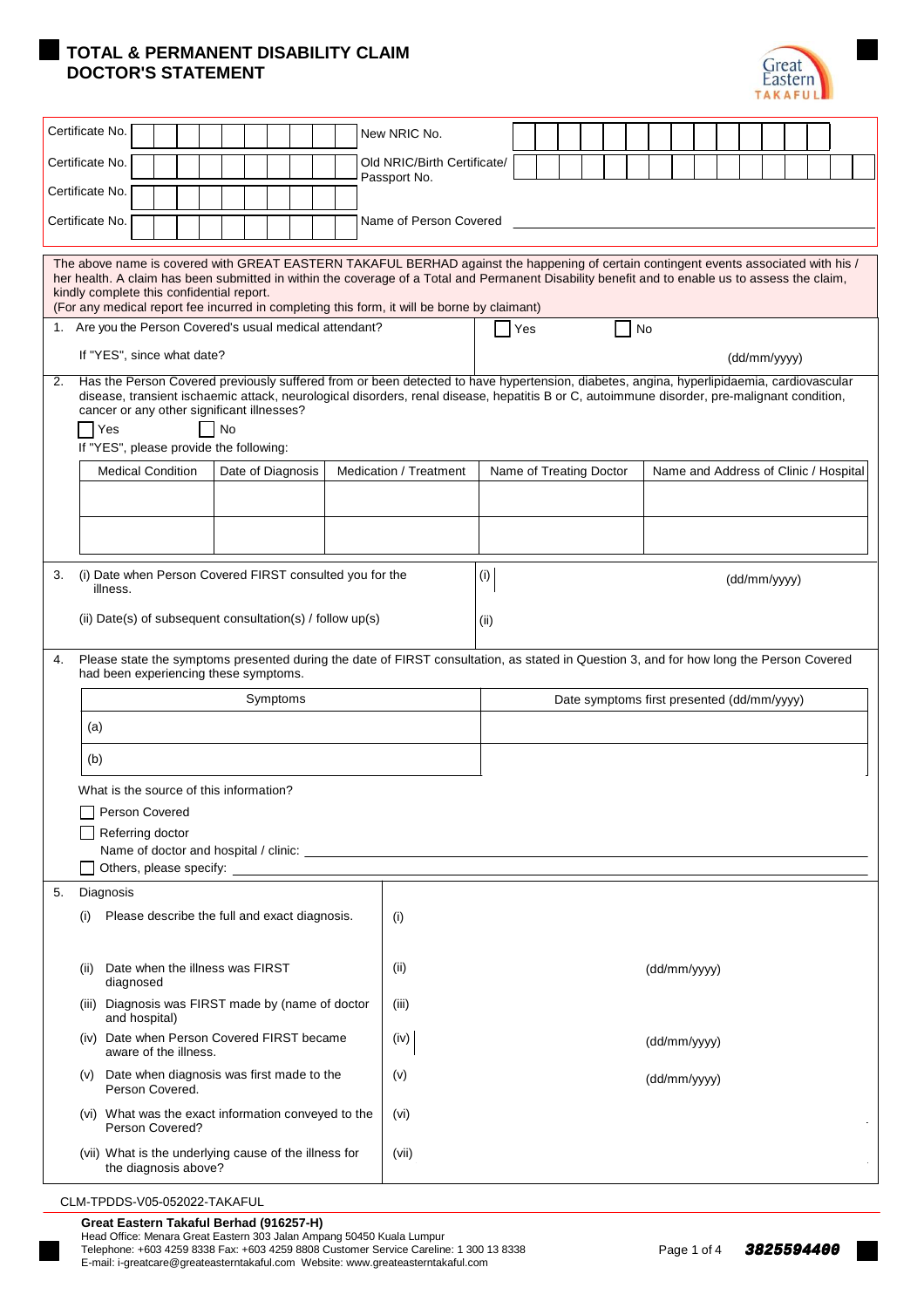| Type of investigations / tests done to confirm<br>6.<br>(i)<br>the diagnosis                                                            | (i)                                                                                                                                                                                                                            |
|-----------------------------------------------------------------------------------------------------------------------------------------|--------------------------------------------------------------------------------------------------------------------------------------------------------------------------------------------------------------------------------|
| Type of treatments given and his / her response<br>(ii)<br>to the treatments.                                                           | (i)                                                                                                                                                                                                                            |
| Person Covered's occupation before disability<br>7. (i)                                                                                 | (i)                                                                                                                                                                                                                            |
| Nature of duties of the occupation in 7 (i)<br>(ii)                                                                                     | (i)                                                                                                                                                                                                                            |
|                                                                                                                                         |                                                                                                                                                                                                                                |
| (iii) How does the Person Covered's disability<br>prevent him / her from performing the above<br>listed duties of his / her occupation? | (iii)                                                                                                                                                                                                                          |
| 8.                                                                                                                                      | Did the Person Covered consult other doctors for this condition or its symptoms BEFORE he / she consulted you?                                                                                                                 |
| Yes<br>  No                                                                                                                             |                                                                                                                                                                                                                                |
| If "YES", please provide the following:                                                                                                 |                                                                                                                                                                                                                                |
| Name of Doctor                                                                                                                          | Name of Clinic/Hospital and Address<br>Date of First Consultation                                                                                                                                                              |
|                                                                                                                                         |                                                                                                                                                                                                                                |
|                                                                                                                                         |                                                                                                                                                                                                                                |
| Question 9 to be completed if disability caused by an accident                                                                          |                                                                                                                                                                                                                                |
| Is the condition a result of an accident?<br>9.<br>(i)                                                                                  | (i)<br>N <sub>o</sub><br>  Yes                                                                                                                                                                                                 |
|                                                                                                                                         | If "YES", please state the date of accident                                                                                                                                                                                    |
|                                                                                                                                         | dd/mm/yyyy)                                                                                                                                                                                                                    |
| Describe in detail how the accident happened<br>(ii)                                                                                    | (ii)                                                                                                                                                                                                                           |
|                                                                                                                                         |                                                                                                                                                                                                                                |
| (iii) Was the Person Covered under the influence                                                                                        | No<br>(iii)<br>l Yes                                                                                                                                                                                                           |
| of alcohol / drug at the time of accident?                                                                                              | If "YES", please state the blood alcohol content/drug type and quantity consumed.                                                                                                                                              |
|                                                                                                                                         |                                                                                                                                                                                                                                |
| (iv) Is the condition self-inflicted?                                                                                                   | $(iv)$ $\sqrt{ }$ Yes<br>$\neg$ No<br>If "YES", please provide full details                                                                                                                                                    |
|                                                                                                                                         |                                                                                                                                                                                                                                |
|                                                                                                                                         | Please complete the Question 11 to 20 based on your latest detailed examination at the date in Question 10.                                                                                                                    |
| 10. Last examination / consultation date                                                                                                | (dd/mm/yyyy)                                                                                                                                                                                                                   |
| 11. Please describe fully the nature of the Person<br>Covered's disabilities.                                                           |                                                                                                                                                                                                                                |
| 12. Vision (Visual Acuity)                                                                                                              |                                                                                                                                                                                                                                |
|                                                                                                                                         | Right<br>Left<br>Normal                                                                                                                                                                                                        |
|                                                                                                                                         | Impaired                                                                                                                                                                                                                       |
|                                                                                                                                         | Scores based on Metric Acuity                                                                                                                                                                                                  |
|                                                                                                                                         | Remarks: The contract of the contract of the contract of the contract of the contract of the contract of the contract of the contract of the contract of the contract of the contract of the contract of the contract of the c |
| 13. Hearing                                                                                                                             | Right<br>Left                                                                                                                                                                                                                  |
|                                                                                                                                         | Normal<br>$\sim$                                                                                                                                                                                                               |
|                                                                                                                                         | $\Box$<br>Impaired                                                                                                                                                                                                             |
|                                                                                                                                         | Scores based on speech reception<br>dB<br>dB                                                                                                                                                                                   |
|                                                                                                                                         | threshold<br>(Supported by an Audiometry results)                                                                                                                                                                              |
|                                                                                                                                         |                                                                                                                                                                                                                                |
| 14. Function of speech                                                                                                                  | Clear and understandable                                                                                                                                                                                                       |
|                                                                                                                                         | Slurred                                                                                                                                                                                                                        |
|                                                                                                                                         | Unable to speak                                                                                                                                                                                                                |
|                                                                                                                                         |                                                                                                                                                                                                                                |
| 15. Cognitive function                                                                                                                  | Normal                                                                                                                                                                                                                         |
|                                                                                                                                         | Poor comprehension                                                                                                                                                                                                             |
|                                                                                                                                         | Difficult with logic and reasoning<br>Memory loss                                                                                                                                                                              |
|                                                                                                                                         |                                                                                                                                                                                                                                |
|                                                                                                                                         |                                                                                                                                                                                                                                |

٠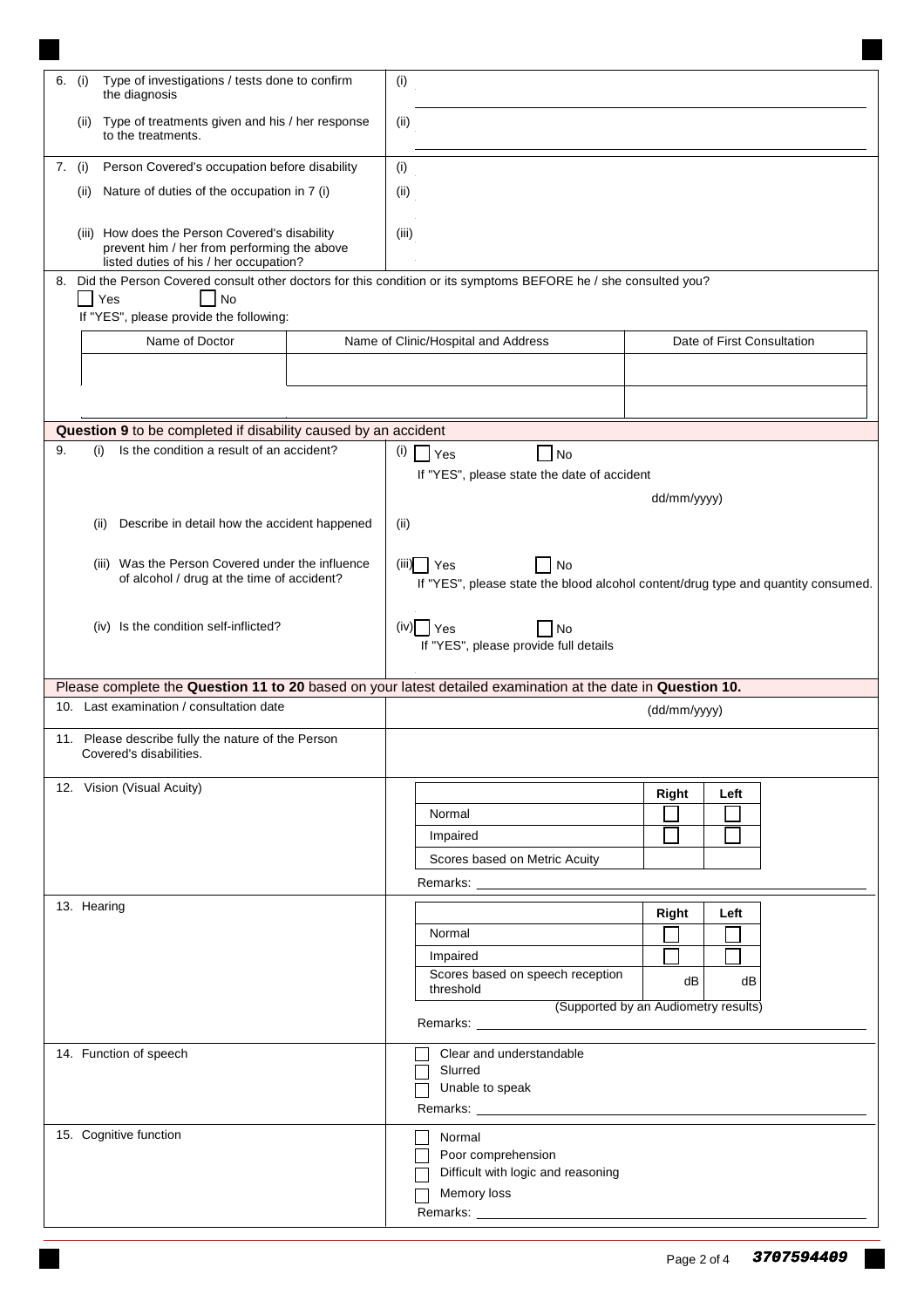| General examination findings:<br>16.<br>Are there any abnormal movements or<br>(i)<br>abnormal gait? (Please provide full details) | $\left( i\right)$ |
|------------------------------------------------------------------------------------------------------------------------------------|-------------------|
| (ii) Is there any muscle wasting? (Please provide full details)                                                                    | (ii)              |
| (iii) If there are any other significant<br>examination findings, please provide the details.                                      | (iii)             |

## 17. Examination of the Limbs

(i) Please indicate the muscle power of the various joint in the table below with the maximum grade of 5.

| <b>Upper Limbs</b> | Right           | Left            |  |  |  |  |
|--------------------|-----------------|-----------------|--|--|--|--|
| Shoulder           | -Please Select- | -Please Select- |  |  |  |  |
| Elbow              | -Please Select- | -Please Select- |  |  |  |  |
| Wrist              | -Please Select- | -Please Select- |  |  |  |  |
| Grip               | -Please Select- | -Please Select- |  |  |  |  |
| <b>Lower Limbs</b> | Right           | Left            |  |  |  |  |
| Hip                | -Please Select- | -Please Select- |  |  |  |  |
| Knee               | -Please Select- | -Please Select- |  |  |  |  |
| Ankle              | -Please Select- | -Please Select- |  |  |  |  |

## Remarks:\_\_\_\_\_\_\_\_\_\_\_\_

(ii) Please indicate the Range of Movement of the various joint in the table below.

| <b>Upper Limbs</b> | Right           | Left            |  |  |  |
|--------------------|-----------------|-----------------|--|--|--|
| Shoulder           | -Please Select- | -Please Select- |  |  |  |
| Elbow              | -Please Select- | -Please Select- |  |  |  |
| Wrist              | -Please Select- | -Please Select- |  |  |  |
| Finger(s)          |                 |                 |  |  |  |
| <b>Lower Limbs</b> | Right           | Left            |  |  |  |
| Hip                | -Please Select- | -Please Select- |  |  |  |
| Knee               | -Please Select- | -Please Select- |  |  |  |
| Ankle              | -Please Select- | -Please Select- |  |  |  |

Remarks:

## 18. Assessment of Activities of Daily Living

| <b>Activities of Daily Living</b>                                                                                                                                                    | <b>Not Limited</b> | Limited | Incapable |
|--------------------------------------------------------------------------------------------------------------------------------------------------------------------------------------|--------------------|---------|-----------|
| <b>Transfer</b><br>(Getting in & out of a chair without physical assistance)                                                                                                         |                    |         |           |
| <b>Mobility</b><br>(Ability to move from room to room without physical assistance)                                                                                                   |                    |         |           |
| <b>Continence</b><br>(Ability to voluntarily control bowel & bladder functions so as to maintain personal hygiene)                                                                   |                    |         |           |
| <b>Dressing</b><br>(Putting on & taking off all necessary items of clothing without assistance of another person)                                                                    |                    |         |           |
| <b>Bathing / Washing</b><br>(Ability to wash in the bath or shower, including getting in & out of bath or shower or wash by<br>any other means without assistance of another person) |                    |         |           |
| Eating<br>(All task of getting food into the body without assistance of another person)                                                                                              |                    |         |           |